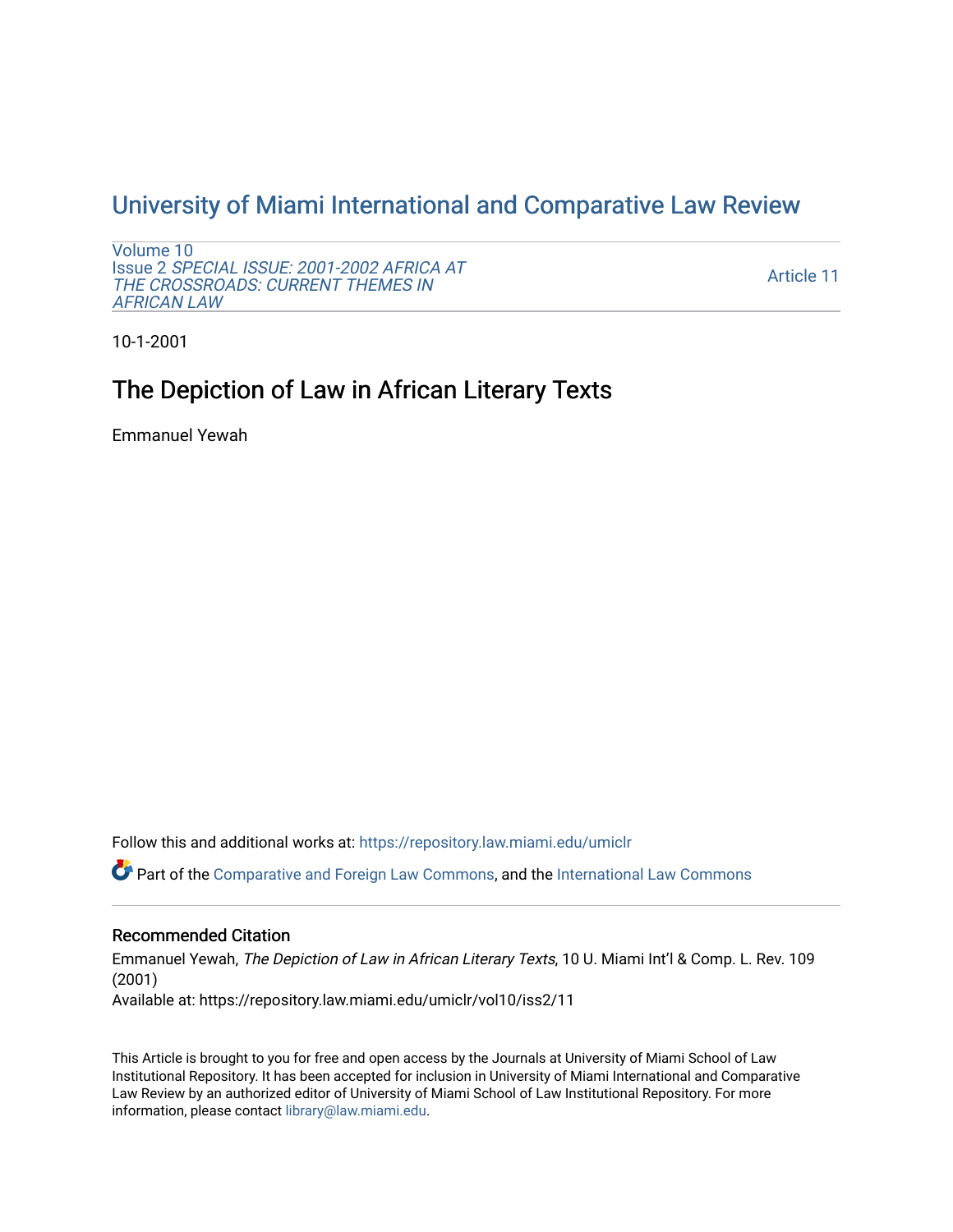## **The Depiction of Law in African Literary Texts Emmanuel Yewah**

**A** quick survey of oral literature and African literatures written in received languages reveals an overwhelming amount of works dealing with legal subject matters and an almost obsessive appeal to legal stories **by** African writers. In spite of that recurrent depiction of court scenes or situations, interdisciplinary scholarship that brings together African literatures and the various traditions in the law, from which a good number of the writers draw part of their inspiration, remains rare. As **I** have stated elsewhere, such lack of interest could be attributed to a number of reasons: the unease **by** literary scholars to venture into a relatively unsafe and somewhat intimidating space, a long desire on the part of legal scholars and practitioners of the law to maintain and defend the autonomy of the discipline,' even though, as Christopher Norris points out, "recent trends show that disciplinary boundaries are beginning to break down and legal discourses no longer possess anything like the sovereign autonomy it has always claimed. $"$ 

This study attempts to fill that important gap in African intellectual history **by** breaking disciplinary boundaries to show, through textual analyses, how legal stories have been inscribed in literary texts. These inscriptions, given that they are framed within a somewhat legal context, help to establish the legality of the stories themselves. However, those stories, besides illuminating some aspects of the law, might, indeed, subvert both the indigenous and the received traditions in the law or might be used to critically inquire into the various institutions impacted **by** those traditions.

**A** major purpose of this work is to use selected African literary texts to explore the various strategies **by** which those texts attempt to undo, indeed, deconstruct legal structures and traditions **by** superimposing what is clearly the inner workings and mechanism of indigenous courts on Western court setting. For instance, court participants are allowed to tell their stories unrestrictedly, that **is,** "without evidentiary constraints."3 It will also be shown that undoing or subversion of the judging process takes one of two forms: introducing into the process one or more witnesses, each telling his/her own personal story unrestrictedly and with no relevance to the case in point; or

**<sup>1</sup>** Emmanuel Yewah, *Court Stories in Selected African Short Narratives,* 26(4) RESEARCH **IN AFRICAN LITERATURES 172** (1995).

<sup>2</sup> Christopher Norris, Law, Deconstruction and the Resistance to Theory, in Deconstruction **Of** Theory **126, 127** (1984).

**<sup>3</sup> JOHN CONLEY, & WILLIAM O'BARR, RULES VERSUS RELATIONSHIP: THE ETHNOGRAPHY OF LEGAL** DISCOURSE, **36 (1990).**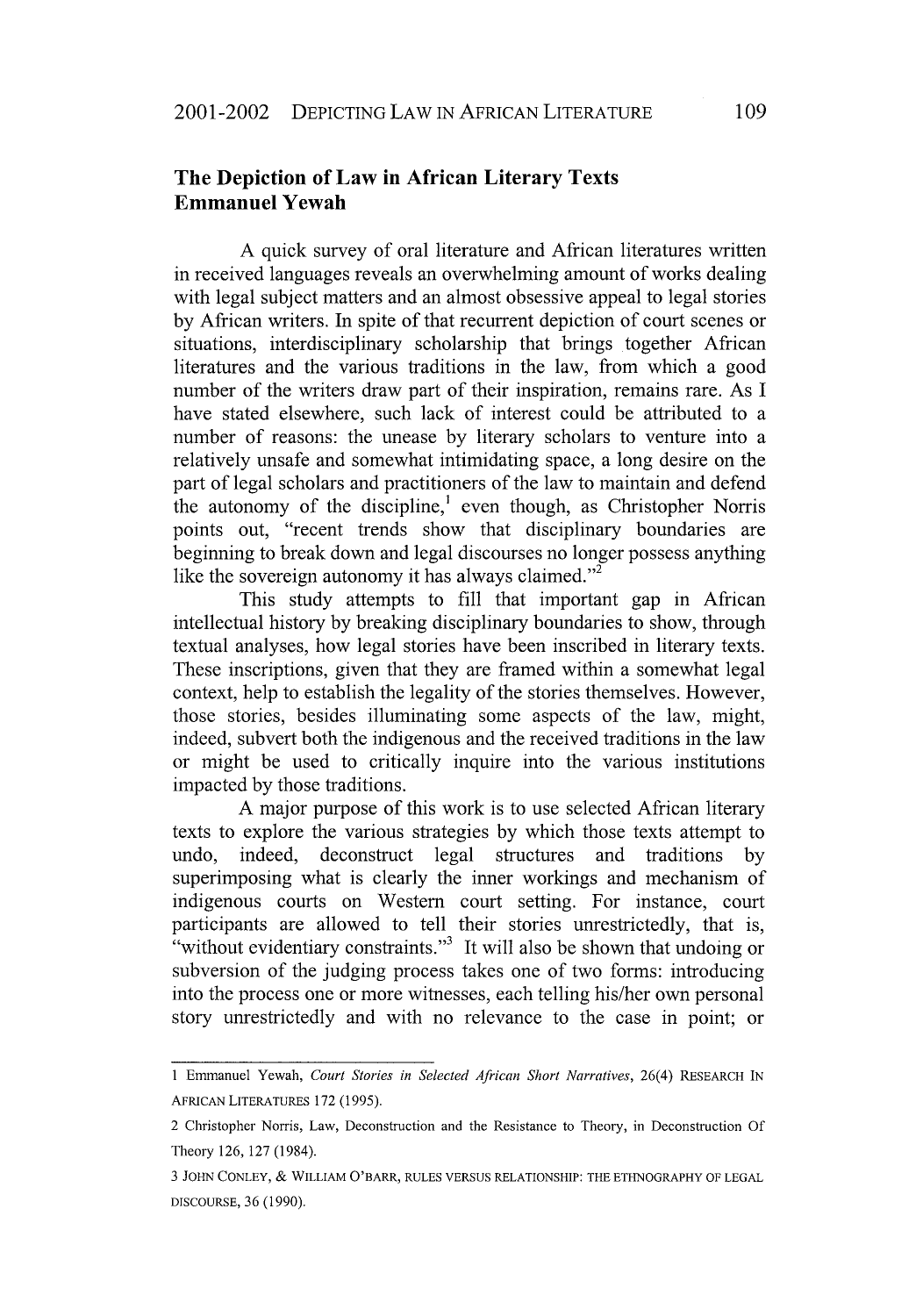presenting a defendant who has opted for silence in his own trial. In that case he does not tell any story that might be used as evidence. For as James Chandler and others have noted, facts or stories "can only become evidence in response to some particular question." $4$  Moreover, this study will examine the courtroom as depicted in some of the texts not so much as a place to resolve social contradictions but a space in which the colonized, represented by the masses, generate the power to structure anti-hegemonic, anti-colonialist, and anti-dictatorial discourses and to develop alternative legal ideologies to the dominant ones of society.

It will be argued further that these transgressive narratives, especially in the case of the received traditions in the law, help break down the restrictions imposed by the rules of evidence legal system, thereby empowering court participants by allowing them the freedom to turn the courtroom into a lieu par excellence of free play, a lieu to engage in what I have called legalized subversion. In such a "de-sacralized" space (the sacredness of the awe-inspiring courtroom is broken), it is possible to bring into the judicial process those contextual elements (politics, religion, history, personal stories, and even the role of ancestral spirits) that have been excluded due to evidentiary prohibitions or in defense of disciplinary autonomy. Having thus deconstructed the structure of the received legal system and raised concerns about the indigenous, the question posed by all the texts under consideration is whether truth(s) can ever be determined? Indeed, can justice, which is the ultimate goal in each trial, ever be achieved or, is it something constantly being manipulated by some unknown forces and, therefore, in a permanent state of deferment? Given all the issues raised, the bigger question still remains, how do these texts, inspired by two or more traditions in the law, conceive of justice?

This study contextualizes its analysis by linking the ideas generated by the texts, by the stories produced in the courtroom or any other court setting to the context of their production. Additionally, it draws its critical tools from various literary theories that have become an integral part of literary theory. More importantly, this project has been inspired by the pioneering scholarship of the critical legal studies movement, whose work, interdisciplinary or, indeed, revisionary in its approach to legal studies, attempts to explore the many links between law and literature. The primary goal of this movement, whose proponents and critics cut across academic disciplines, is to challenge, what Sanford Levinson and Steven Mailloux have called in another context, "established boundaries and disciplinary demarcations."5 It questions the notion of intentionality in a legal text, or in the words of Christopher

110

<sup>4</sup> James Chandler, et al. 18 Critical Inquiry at 297 (1992).

<sup>5</sup> **SANFORD LEVINSON & STEVEN** MAILOUX, INTERPRETING LAW **AN** LITERATURE: **A HERMENEUTIC** READER, xi (1989).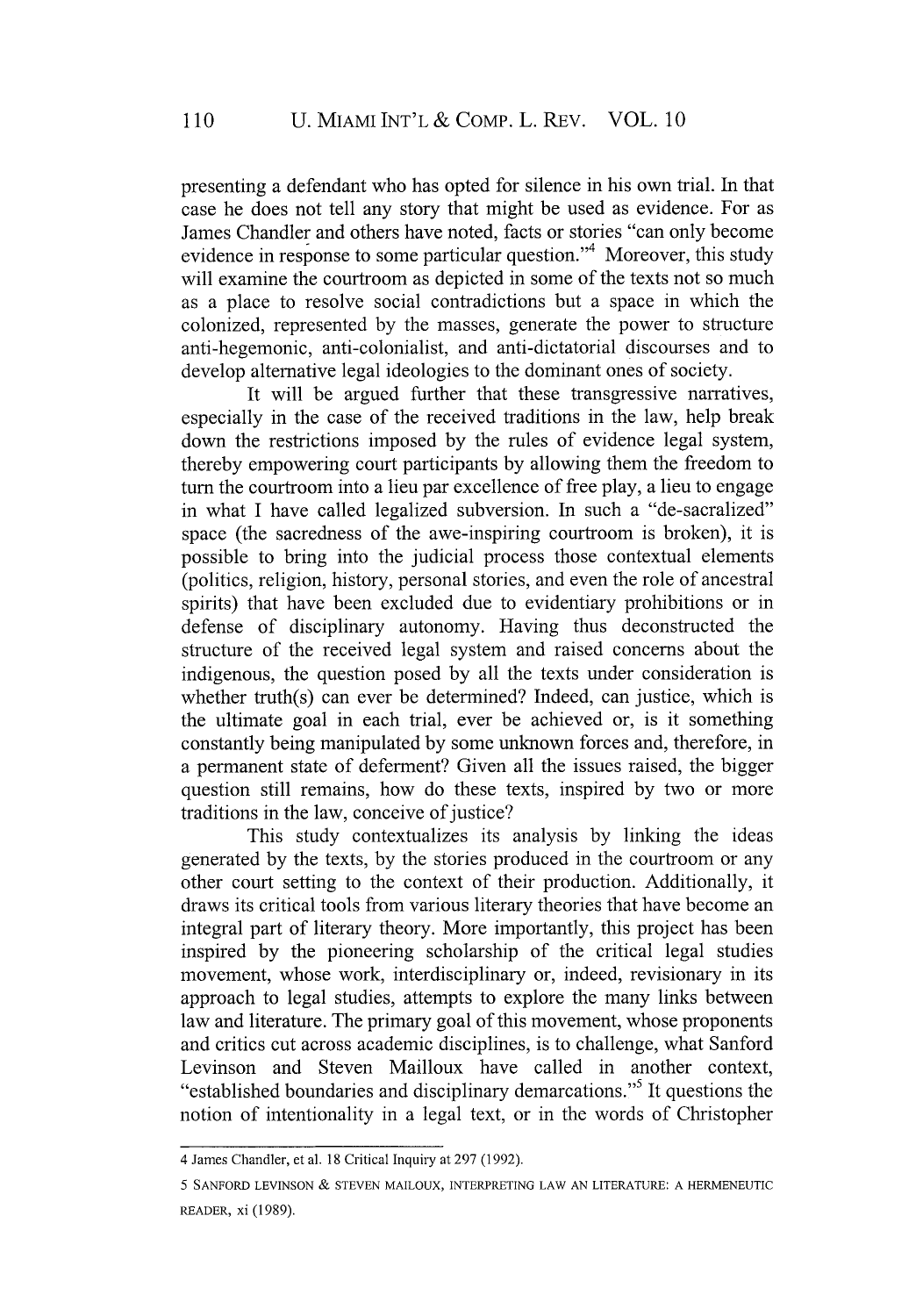Norris "the authority of origins."<sup>6</sup> It is highly critical of legal practice for its extreme faith in textual evidence, that is, its reliance on the word on the page as all the evidence and also its "blind respect for tradition and precedent."<sup>7</sup> Similarities could be drawn here with literary theory and its ongoing debate on the idea of intentionality, the canon, and the Formalist notion of treating a text as a self-referential, self-sufficient, and closed world divorced from the various contexts of its production. It argues, quite passionately, as critics have done with respect to literary texts, that to read a legal text, as closely as lawyers do, with the intent of discovering or uncovering a single immanent meaning buried in the text [by its framers], or to uphold the decidability of meaning in such a text is, in itself, an intentional fallacy.

It recognizes that law is a social institution with the implication that rather than operating as a closed, self referential entity, law should be understood in Peter Goodrich's words as "a social practice" or "a process or set of processes **...** a discourse which is inevitably answerable or responsible, like any other discourse, for its place and role within the ethical, political and sexual commitments of its times."8 In other words, Goodrich writes, "law and legal texts are to be treated as accessible and as committed, precisely because they are in themselves contingent, rather than universal—even if their historical variability is limited—and because the social or cultural value attributed to legal discourse changes—albeit slowly.<sup>9</sup>" Indeed for those revisionists, reading a legal text, just as reading a literary text, becomes an interpretive activity whose outcome might be an indeterminacy of meaning, or at best, the discovery of a multiplicity of meanings. For those critics, "legal reasoning," in the words of David Kairys, "does not provide concrete, real answers to particular legal or social problems..." The ultimate basis for a decision, he contends, "is a social and political judgment incorporating a variety of factors .. .The decision is not based on, or determined by, legal reasoning."<sup>10</sup>

Although it takes its origin in the West and has remained largely the purview of academics, I find its interdisciplinary approach to legal studies, its determination to break down what Michel Foucault calls "specialized knowledges,"1' its emphasis on the reader as producer of

<sup>6</sup> Norris, supra note 2, at 126.

**<sup>7</sup>** *Id.*

<sup>8</sup> Peter Goodrich, Law as Social Discourse II, in Legal Discourse: Studies In Linguistics, Rhetoric And Legal Analysis 158, 159 (1987).

*<sup>9</sup> Id.*

<sup>10</sup> DAVID KAIRYS, *Law and Politics,* 52 GEO. WASH. L. REV. 243, 244 (1984).

**<sup>11</sup>**Michel Foucault quoted in **IAN** WARD, LAW **AND** LITERATURE: **POSSIBILITIES AND**

PERSPECTIVES 19 (Cambridge: Cambridge University Press 1995).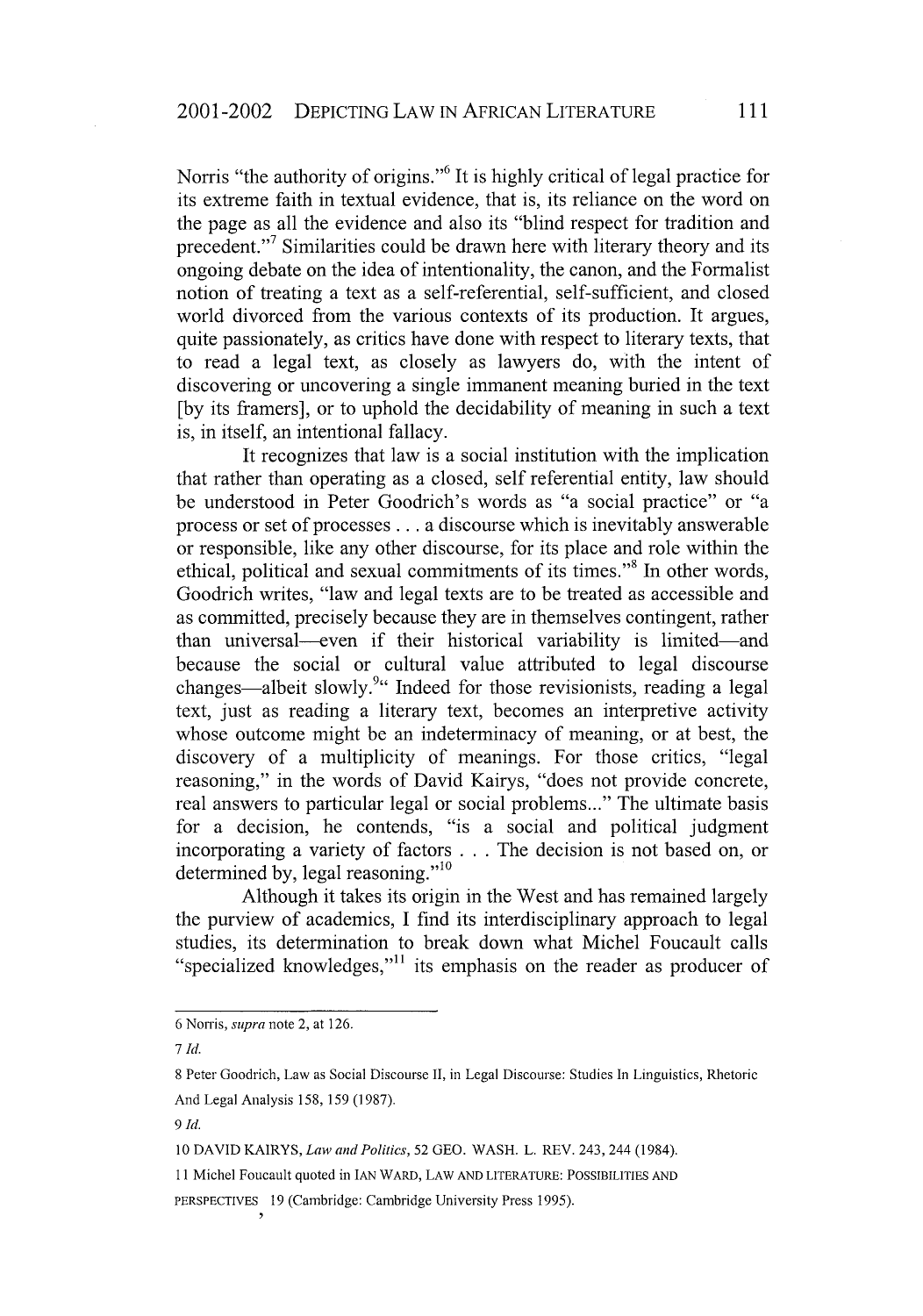meanings, and its privileging of "creative interpretation" of legal texts over the "original intent" of the speaker to be very useful critical tools that could be used to open up the field of African literatures and to provide new avenues for innovative research. More importantly, these tools could be employed to express the African worldview; a worldview that traditionally does not recognize the very notion of 'disciplines' let alone compartmentalizing them. The critical legal studies' call for legal studies to transcend what they perceive as parochialism or "narrow professionalism", in order to explore the connections between law and literature/theory, has led to some of the most fascinating and innovative interdisciplinary studies ever. In that light, suffice it to mention here James Boyd White<sup>12</sup> whose writings and lectures were instrumental in defining the mission of the law as literature or law and literature movement. I should mention here Richard Posner<sup>13</sup> whose rejection of the notion of law as literature and opposition to the use of literary theory for the interpretation of law has contributed to the ongoing debate on the educative potential of integrating literature in legal studies.

While both critics have brought out important connections between law and literature in spite of their disagreement on certain issues, Brook Thomas is more concerned with the dangers of misreading the cross-breeding of literature and law by opening the law up such that it is seen merely as reflection of its social context rather than an integral part of society. Such a reflection theory remains the dominant critical approach to the reading of African literatures among some critics today. This has led some dictators who see themselves reflected in some texts to mobilize their censoring machinery. However, as Thomas is quick to caution, many members of the critical legal studies who encourage interpreting the law in its given social context "recognize the limitations of a reflection theory which explains the law as a mirror of a society's existing power structure. $14$  He goes from such limitations to draw an important parallel between law and literature. He argues, quite convincingly, that "Law is not merely a reflection of social conditions, it remains a social text that responds to its historical situation by finding ways to resolve social conflicts."<sup>15</sup> As for literature, he agrees with critics

*<sup>12</sup> See* James Boyd White, *Law* as *Language: Reading Law and Reading Literature,* 60 TEX L. REV. 415 (1982).

<sup>13</sup> *See* RICHARD POSNER, LAW AND LITERATURE: A MISUNDERSTOOD RELATION, 254-263 (Cambridge: Harvard University Press 1998) (for his "hardened opposition to using literary theory for the interpretation of legal texts.")

<sup>14</sup> BROOK THOMAS, CROSS-EXAMINATION OF LAW AND LITERATURE: COOPER, HAWTHORNE, STOW AND MELVILLE, 4 (Cambridge: Cambridge University Press 1987).

*<sup>15</sup> Id.* at4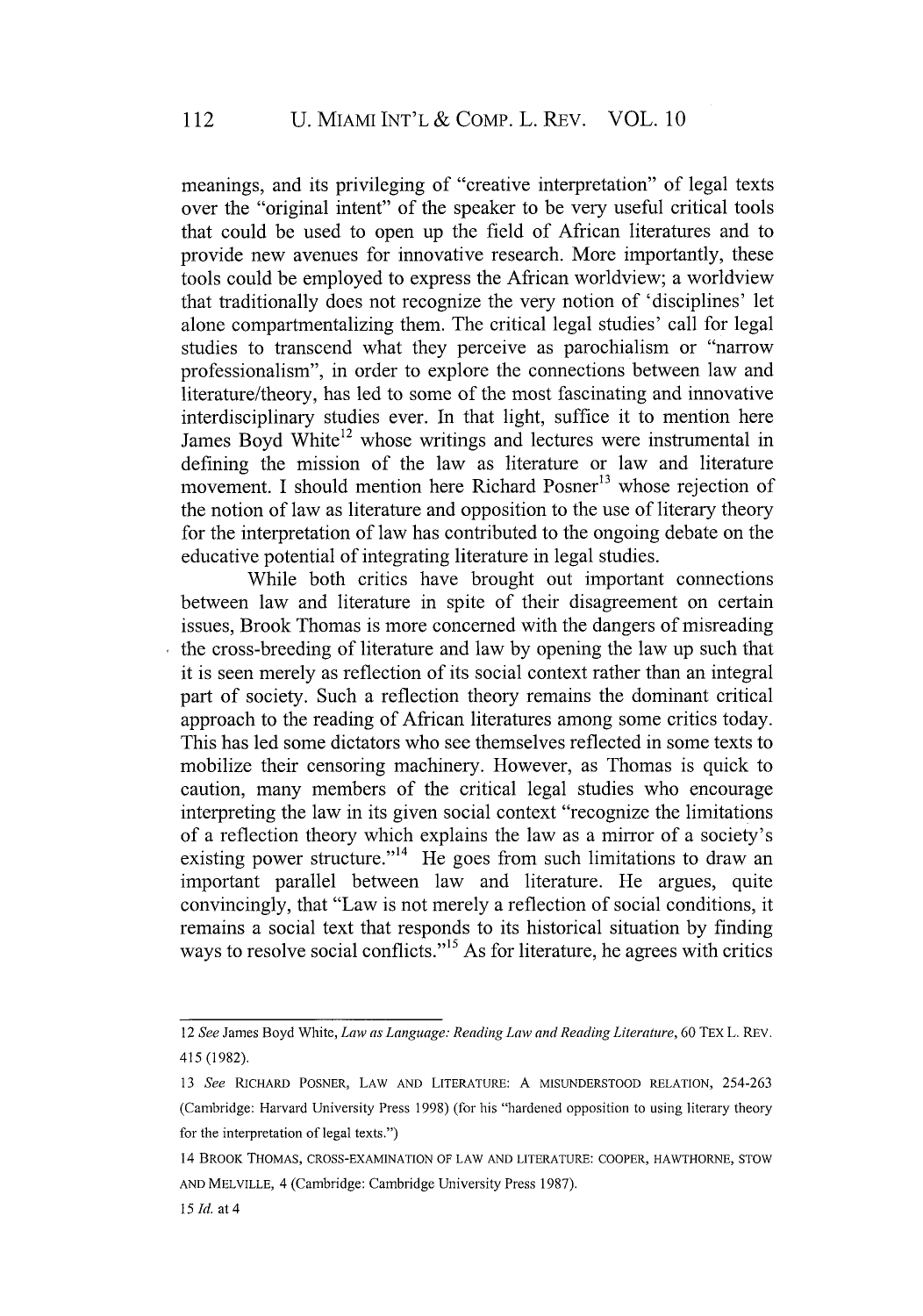who have argued that a literary work is "an imaginative response to its historical situation, rather than a reflection of that situation.<sup> $16$ </sup>

In addition to the numerous links between literature and law that the critical legal studies movement and their critics have identified, both disciplines do share another very important element, that is, storytelling. In the courtroom, litigants and their witnesses tell stories just as the writer does. Referring to what they call the new storytellers, David Farber and Suzanna Sherry say they "believe that stories have a persuasive power that transcends rational argument." 17 Stories, these critics contend, "'explode' 'stock stories' or 'received knowledge', 'disrupt' the established order, 'shatter complacency,' and 'seduce the reader.<sup>18</sup> They provide a 'flash of recognition' and 'resonate' with the reader's experience. Outsiders' stories recount the experiences of those who have 'seen and felt the falsity of the liberal promise."<sup>19</sup> Lance Bennett's lucid essay explores storytelling in ways that are appropriate here. As he writes, a story "is a reconstruction of an event in the light of the teller's initial perception and immediate judgments about the audience, the interest that appears to be at stake, and, perhaps most importantly, what has gone before in the situation in which the story is presented. $b^{20}$  Stories told by litigants may help to shape society's thinking or raise its consciousness about the need to revise existing rules in accordance with its socio-political, economic and historical situations.

While those stories are vital, if astutely manipulated, however, they can also be used to destabilize, or to borrow from Derrida, to 'undo' the entire legal system "while analyzing the structure of the different layers of [its] structure to know how it has been built."<sup>21</sup> What follows is, indeed, African writers' use of their knowledge of both traditions in the law and their poetic license to create legal discourses that illuminate or subvert various institutions of their society including the legal institutions themselves.

Alexandre Kum'a Ndumbe's LE SOLEIL DE L'AURORE depicts life under colonial rule and the transition to a dictatorship, both systems of oppression, with all that is associated with oppressive

*<sup>16</sup> Id.* at **6**

*<sup>17</sup> Id.*

<sup>18</sup> DANIEL FARBER & SUZANNA SHERRY, LEGAL STORYTELLING AND CONSTITUTIONAL LAW: THE MEDIUM AND THE MESSAGE, LAW'S STORIES: NARRATIVE AND RHETORIC IN THE LAW 42 (Peter Brooks & Paul Gerwitz eds. New Haven: Yale University Press, 1996).

<sup>19</sup> *Id.*

<sup>20</sup> Lance Bennett, *Storytelling in Criminal Trials: a model of Social Judgment,* 64 Q. J. of SPEECH 20(1978).

<sup>21</sup> IMRE SALUSINZSKY, CRITICISM IN SOCIETY: INTERVIEWS WITH JACQUES DERRIDA 164 (Imre Salusinzsky ed., New York: Methuen 1987).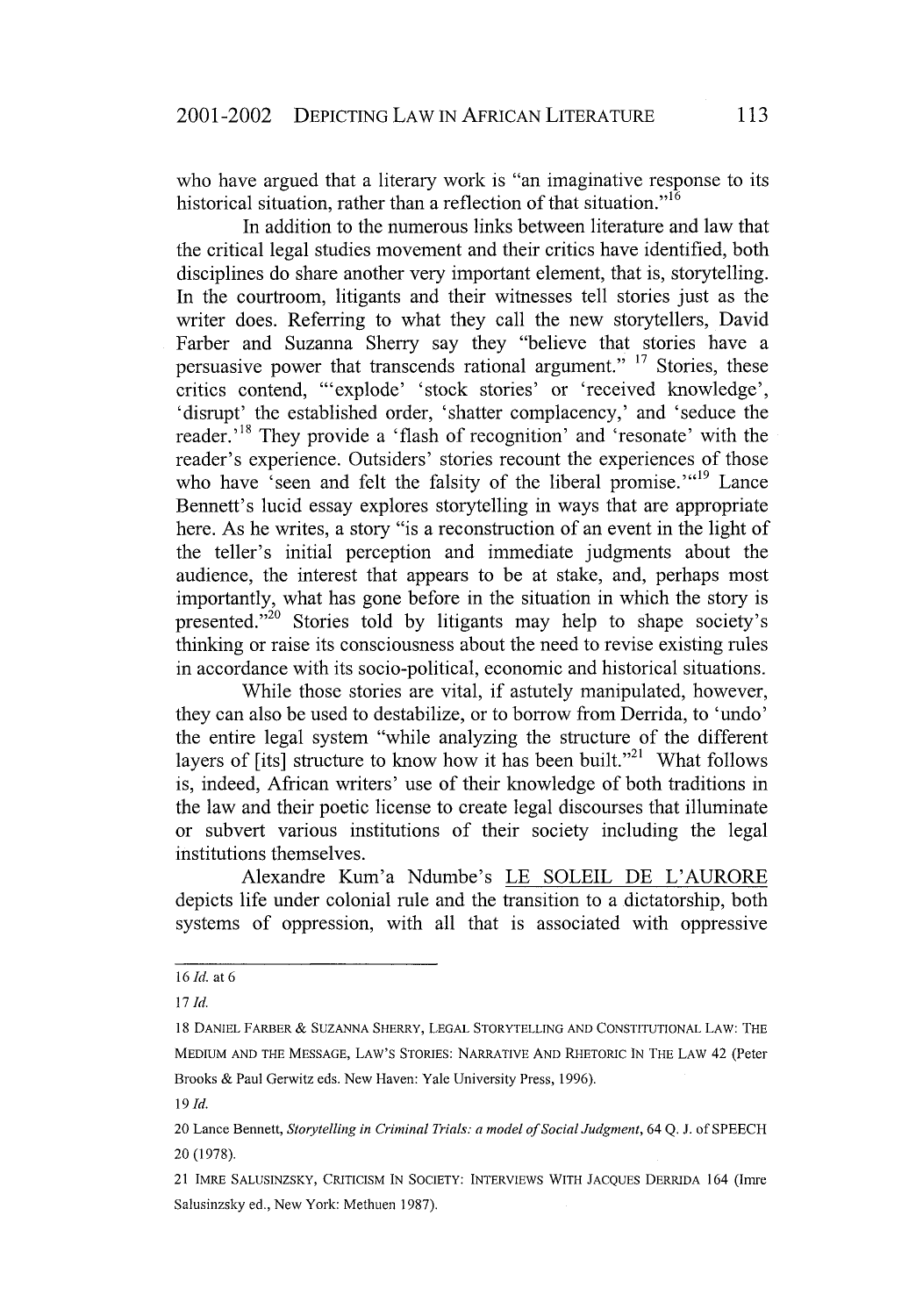regimes: arbitrary use of power; power possessed by the leader rather than relational or shared by society; psychologically unstable as in 'uneasy lies the head that dictates;' omnipotent dictator, extremely 'allergic' to intellectuals; extremist reaction to imagined and imaginary threat to the power structure. In the fear-pervading atmosphere of the text, the leader of the rebellion, one nameless character, simply known by the generic name of "le frère du président,"(the president's brother) is arrested on a trumped-up charge of subversion and brought before the dictator, who happens to be his own brother. However, when the dictator's attempt to make him compromise his intransigent position fails and he is brought to trial. Following a sham trial described by the accused as "cette parodie de justice," [this parody of justice] "un procès de pure forme" [a mock trial], a trial in which he opts for silence as a way of subverting the evidentiary process, he is found guilty to have committed 1432 murders, 93 arsons, 37 thefts, and one plot to assassinate the supreme leader. He is sentenced to die, in what textual evidence shows as a predetermined verdict.

The verdict comes against the protest of the defense lawyer who argues that there cannot be any verdict based on his client's earlier, and perhaps coerced statement. In his words, " le procès est inexistant tant que l'accusation se fonde sur les aveux de ces mêmes accusés qui n'ont pas parl6 ... l'audience. Or l'aveu ne constitue plus depuis fort longtemps une preuve suffisante en droit penal" [there is no basis for the trial as long as the accusation is based on the confession of those who have not spoken . . . the audience. Admission of guilt no longer constitutes sufficient proof in criminal law] **.22** The verdict underscores how, in the society in question here, law and politics have become strange bedfellows. It brings out the collusion between the legal system and the power structure, both controlled by the dictatorship engaged, as it were, in a mutual search for legitimacy. On the one hand, the power structure shapes the legal system by appointing members of the institution; on the other, those illegal and illegitimate regimes, have to rely on the legal system for some form of legitimacy, including the rubber stamping of rigged election results.

Exposing the corrupt nature of the imported legal system is also one of the themes of COUS ROMPUS.<sup>23</sup> Aboubacar, one of the big farmers in his society, finds himself entangled in a maze of deceit, manipulation, and empty promises; all of which finally lead to his destitution and near psychological breakdown. His pent-up emotions and resentment toward the oppressive machinery of his society explode when he attacks the director of the cooperative whose agent had not only extorted his money, but had also manipulated him into giving the cooperative monopoly over

<sup>22</sup> ALEXANDRE KUM'A NDUMBE, LE SOLEIL DE L' AURORE (1976).

<sup>23</sup> MOUSTAPHA DATE, Cous ROMPUS (1978).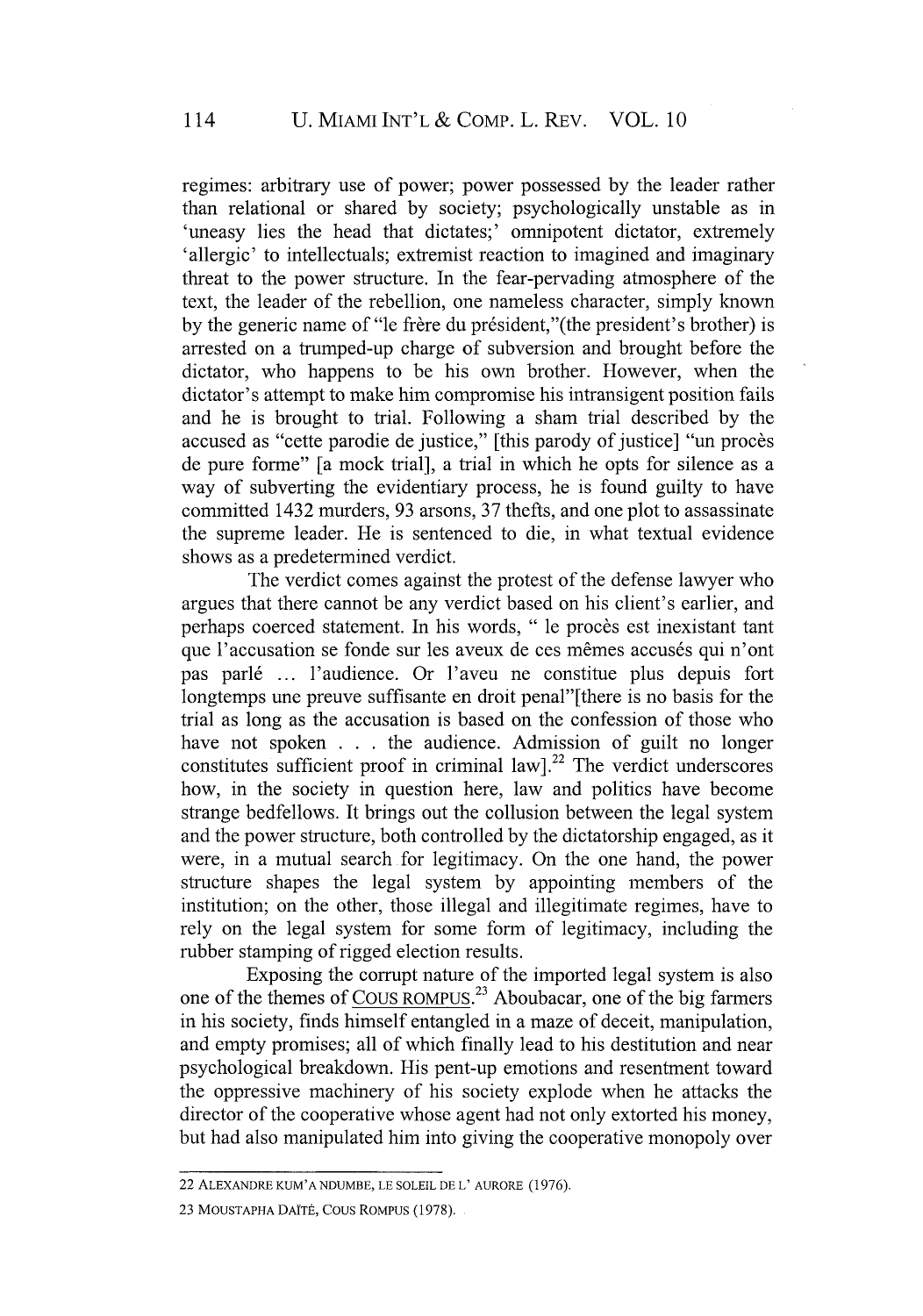buying his produce. While at the police station to file a suit of extortion and abuse of power against the cooperative and its director, he is arrested, charged with trespassing [for entering the premises of the cooperative without permission], assault and battery with intent to inflict bodily harm. During the trial, rather than respond to the judge's questions or be constrained by the rules of evidence, Aboubacar digresses into telling the court his own personal story; a story that seems to highlight the collective plight of the subjugated, that is, all the farmers. A written statement represents the plaintiff, still in recovery. Although the contents of the statement are not known, one can assume that they are fabrications. Following the defense counsel's plea for leniency in the sentence citing his client's state of mind at the time he is alleged to have assaulted the director, Aboubacar is sentenced to two years imprisonment and a fine.

The verdict exemplifies a miscarriage of justice. It shows how in that society "la loi du lion" [the law of the jungle] reigns. The rich and the powerful can manipulate even the legal system such that it no longer plays its role of conflict resolution or a mechanism for seeking the truth and the administration of justice, but rather serves the interests of the existing power structure; indeed, it can become machinery for the oppression of the masses. Moreover, since litigants operate in two different traditions to tell their story, one oral and the other written, deciding on the case based on a written deposition may be a commentary on Norris' statement earlier about the Western court's reliance on the written word. In this context, it shows that the powerful have control over the legal institution and the continued domination of indigenous cultures by imported/imposed written cultures. The expeditious nature of the case suggests that we are dealing with a parody of justice in that, as in the case discussed earlier, the outcome seems to have been predetermined based on the social status of the litigants. Knowing the real societies that served as a context for these works, it will not be far fetched to conclude that the judge had been bribed prior to the trial and that the decision had already been made.

As in the preceding cases where there is interplay between politics and law, L'AFRIQUE A PARLE might be said to deal not only with a political trial but the trial of the indigenous legal system itself. The text develops from the story of a stolen mask, which, as textual evidence suggests, represents the African soul, indeed her past. Paulin, a European, and obviously an outsider to the society had replaced Namori the charlatan, a long time counselor to the chief in that position of authority and power. As charlatan, one of his duties is using cauris to detect thieves. Nonetheless, pushed by the desire for revenge against his usurper, he manipulates the cauris to point to Paulin as the thief. But when the mask is returned having been recovered from a vagrant, it raises the crucial question of the reliability of this method as well as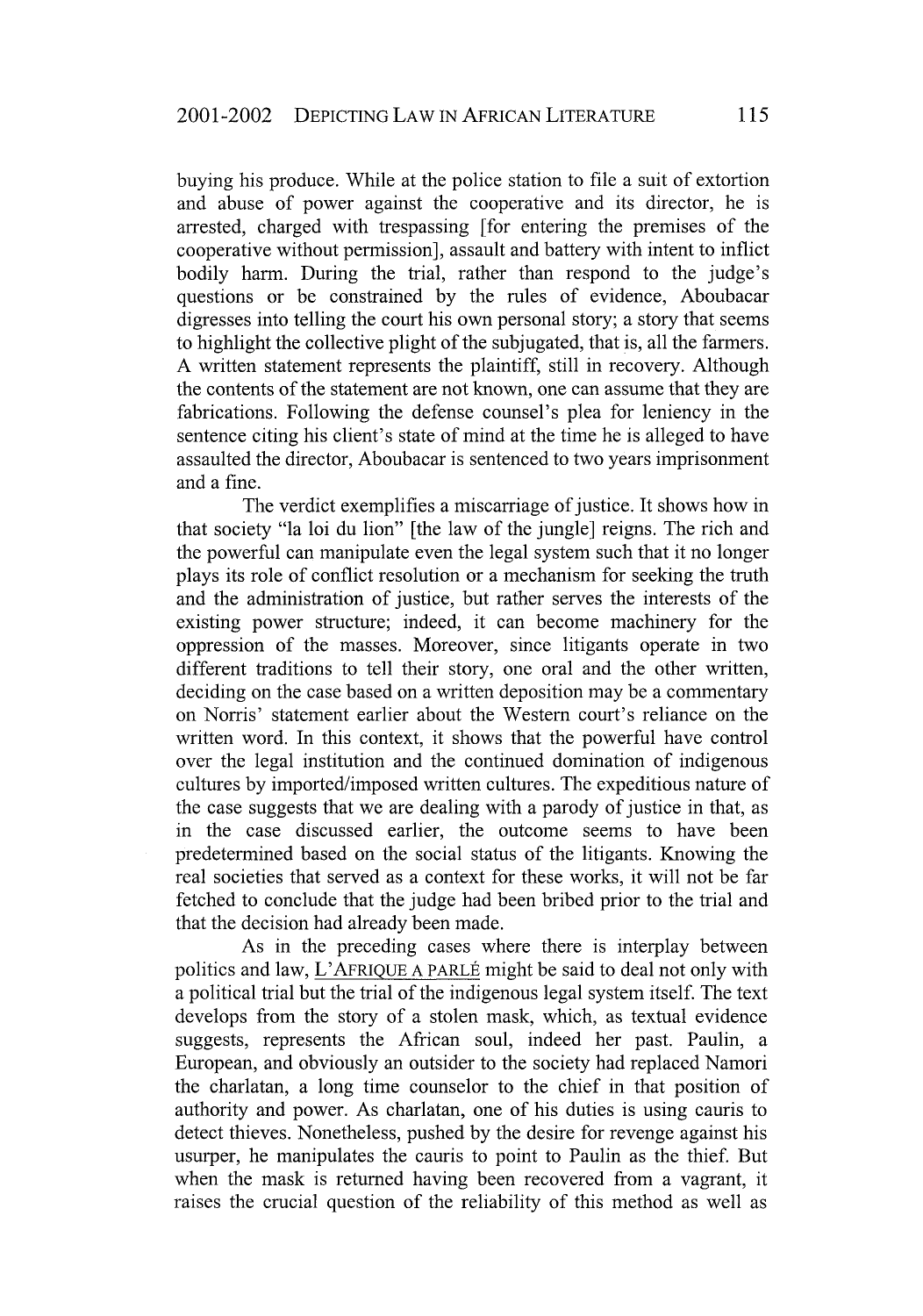many others used in African societies to seek the truth. Indeed, who determines what is true? What is truth? The deeper question is, what to make of a society in which spider or tortoise divinations are held to be authoritative evidence against someone accused of witchcraft or when the poison oracle is relied upon to arrive at truth?

On the one hand, the indigenous legal systems that rely on animals, objects and the interpretation of the actions of those diviners, by one manipulating individual with absolute powers, come under scrutiny. Having animals and objects participate in the truth-finding process highlights the interconnectedness of various elements and the important role that each component of an African society is called upon to play. On the other hand, and more importantly, Paulin's trial might indeed be a metaphor for the trial of Europe for her rapaciousness, for her continued plundering of what is most intimate to the continent, her artefact. As one character asks in disgust, "qui a pris l'essentiel des trésors de l'Egypte? Qui a pris l'essentiel des trésors de l'Afrique occidentale et centrale? Qui nous a ravi ce que l'Afrique ancienne destinait aux générations futures? [Who has stolen the tresors of Egypt? Who has stolen west and central African tresors? Who has robbed us of what ancestors had preserved for future generations?]<sup>24</sup> And his answers in respective order, "c'est" I'Europe!" "C'est I'Europe, toujours 1'Europe insatiable!". "C'est encore l'éternelle Europe!' [It's Europe! It's Europe! Europe, always the insatiable Europe! It's again the eternal Europe!] In fact these African artistic expressions infused with some dynamic forces in the land of their creativity and the vital force that makes them serve as the link between the past and the future, have become simply lifeless objects displayed or, indeed, stacked in 'warehouses' called museums.

Paulin uses the episode, however, to question not only the arbitrary method of detection, since to him it is not based on logic, but also to challenge the African conception of justice. As he asks, "est-ce **1i** la justice de l'Afrique? Peut-elle condamner sans avoir jug6?" [Is that African justice? Can she condemn without trial?].<sup>25</sup> And to add rather sarcastically, "ah l'Afrique! Est-elle donc le continent de la passion aveuglante?" [Ah Africa! Is she the continent of blind passion?].<sup>26</sup> His juxtaposition of passion and lack of reason to question the system that has condemned him is significant. For him, judgment must be carried out in a court of law with lawyers, witnesses, police investigation, etc. All elements of his European legal systems, rule-oriented systems in which the emotive, the intuitive, and, as will be shown later, the spiritual have been repressed.

<sup>24</sup> MBAYE GANA KEBE, L'AFRIQUE PARLE (1972).

*<sup>25</sup> See id.* at 42

<sup>26</sup> *See id.* at 47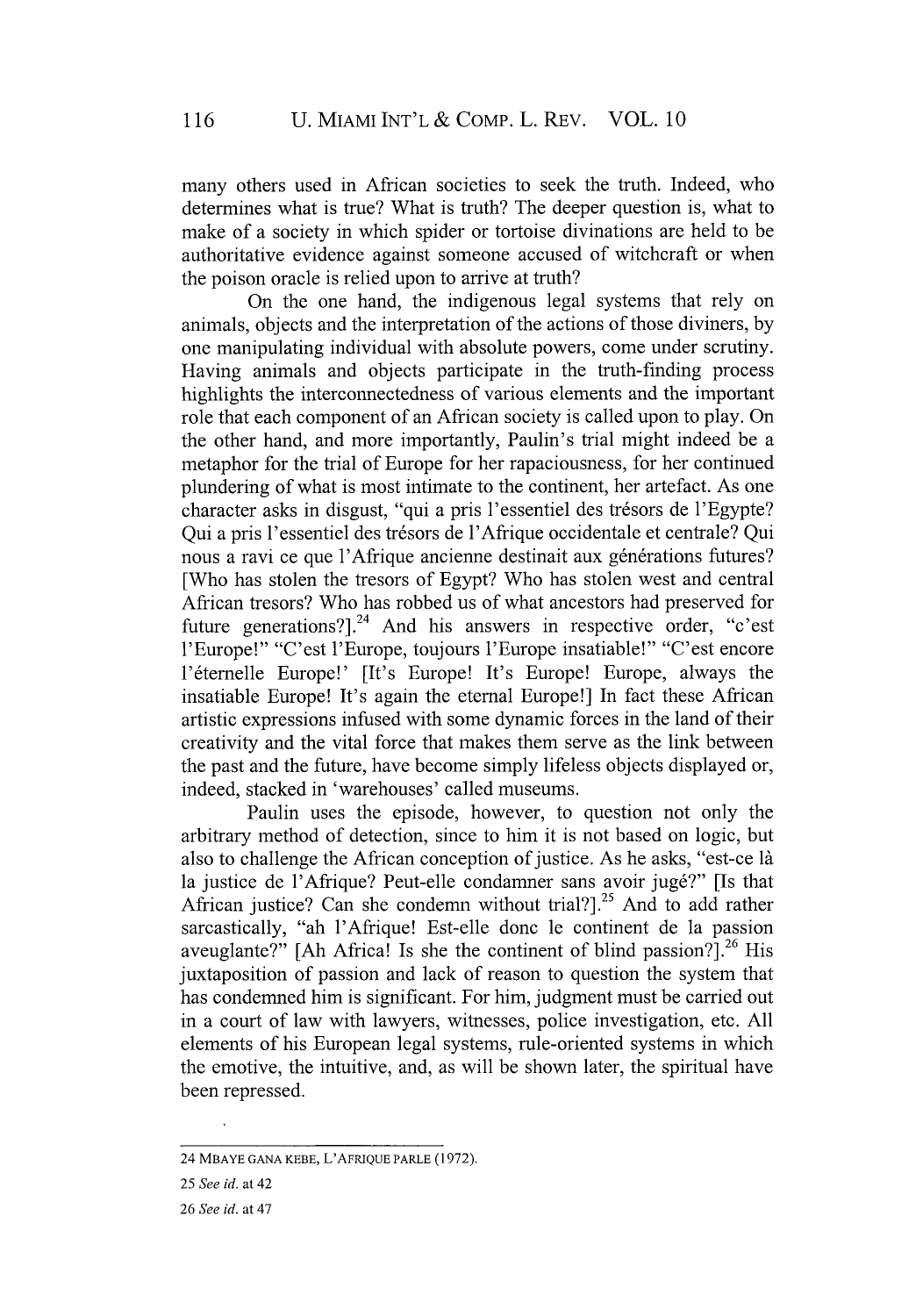Paulin's last question above would seem to suggest that in a reversal of roles, Europe that he symbolizes, now finds herself on the defensive for destabilizing many African structures including the legal system now being used to judge her. Ironically, the king whose daughter had killed herself in protest over what she perceived as a false accusation against Paulin, calls for his people to get beyond their passions for their legal structure. He comes out in defense of Paulin against the masses including his counselors and wise men who are calling for the death of the accused. Paulin's case raises the king's awareness about the shortcomings of that particular method used in his society to determine truth. The trial has, therefore, helped to illuminate some aspects of the indigenous legal system, such as having blind faith in objects in major decisions that could very well have to do with life and death. These aspects, according to the king, urgently need revisions because they can no longer serve the needs of today's constantly changing society.

As a clairvoyant leader, the king's re-evaluation of the system that he has manipulated so far helps to bring all those who had called for the death of Paulin to rethink their position and in so doing realign themselves with their leader. This change of mindset by readily accepting this outsider as one of their own, mechanical as it appears, helps to bring about some form of reconciliation between Europe and Africa which is the ultimate in trials carried in indigenous court settings. As a reversal of the type of Manichean worldview of Europe as dominant and Africa as the dominated that these textual elements have naturalized, Paulin, who by all indication epitomizes the reverse metaphor, white skin black mask, pleads that henceforth, he be judged by the content of his character which is deeply African, rather than by the color of his skin which is white.

If cauris are used to blur the boundaries between the physical and mystic worlds, in LE PROCÈS DU PILON (The Trial of the Pestle), the pestle serves in a similar way. The play presents many cases tried in a Western style court, but the most dramatic of all is the case of Malang Dram6, the charlatan, licensed for over forty years as one who can use a magic pestle to identify thieves. Following a case in which his pestle had successfully detected the thieves who had stolen substantial sums of money from the cooperative, Dramé, is arrested and charged with defamation. His trial dramatizes the dilemma faced by modem justice based on written codes of law and traditional justice based on the occult sciences. In the case in point here, the question becomes who is really on trial, the person whose litanies empower the pestle or the pestle itself that does the actual identification? In fact, when Dramé is asked by the judge to demonstrate his technique/art to the court, he is unable to do so, because certain ideas or concepts cannot be translated from the mystical language that conveys them to one understandable to the uninitiated.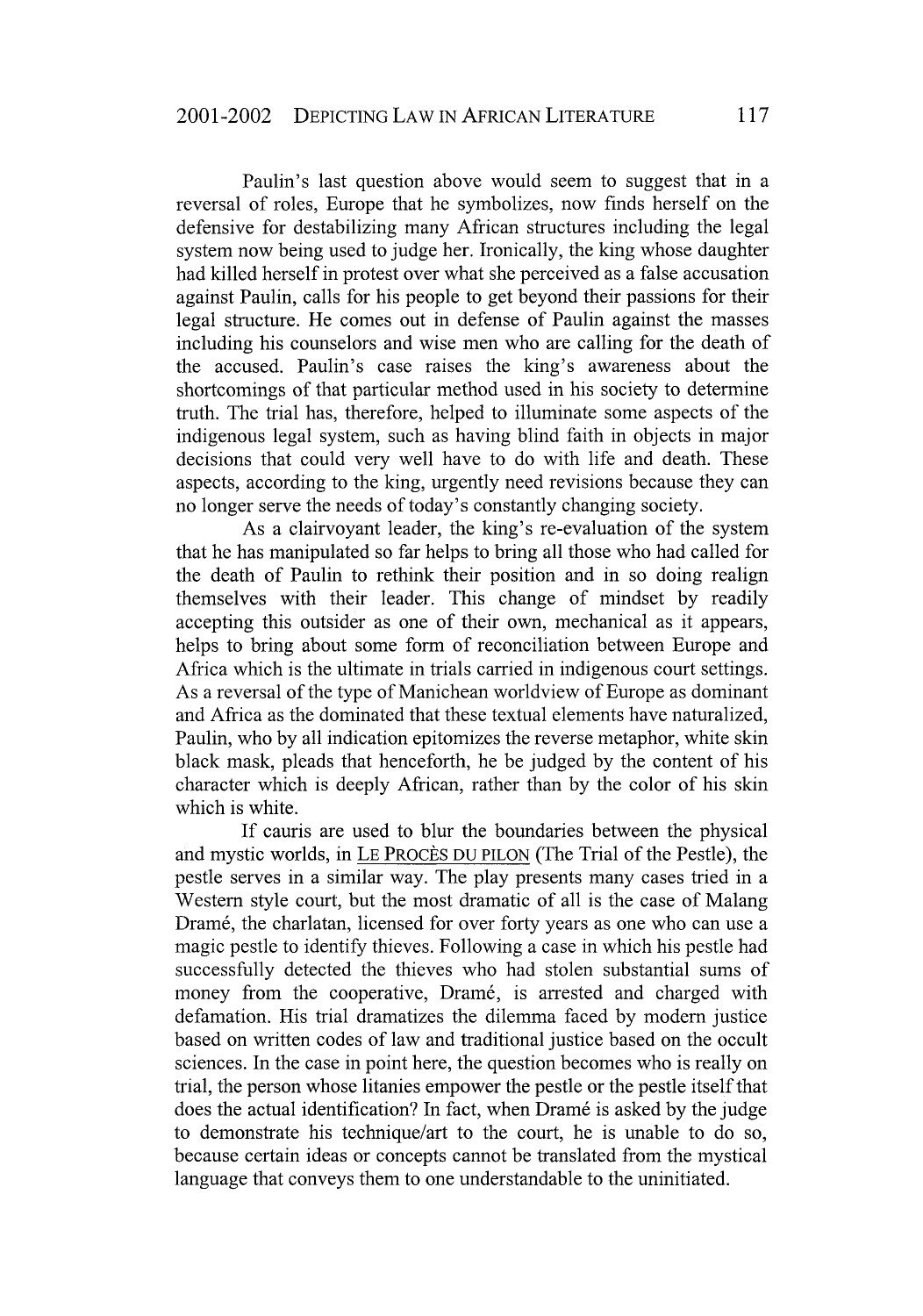There is no way to explain the connection between the words of the litanies he pronounces and the mystic forces that take hold of the pestle and prompt it into action. And since such irrational, illogical actions based on faith in the indigenous system have been repressed due to evidentiary prohibitions or left out of the modem court system in the name of disciplinary autonomy, it becomes impossible to attempt to make sense out of them. When the crucial decision of determining the truth is carried out by an object endowed, as it were, with exceptional powers, the modern court whose raison d'être is the search for truth loses its authority. By the end of the trial, it is no longer simply the trial of an individual or one legal system but that of two societies, the traditional and the modem; two legal institutions, the indigenous represented by Malang Dramé's story and the imported that offers the structure or the framework for the trial. As the defence lawyer puts it, "aujourd'hui il ne s'agit pas de procès de mon client- il s'agit du procès de cette Afrique écartelée- entre ses croyances qui sont effectivement des religions et le modernisme importé" [today it is not the trial of my client--it is that of an Africa tom between her beliefs which are effectively religions and imported modernism] **.27**

As I have suggested elsewhere "any interpretation of legal stories in African works of fiction must take into consideration **...** the role of the ancestors<sup>"28</sup> and "other supernatural agencies that act as third parties in the management of cases."<sup>29</sup> These unseen agencies are important components of the indigenous judicial process that have been left out of rule-centered systems. A good illustration of supernatural intervention in the trial process is LE FRUIT DÉFENDU.<sup>30</sup> The forbidden fruit, as the title suggests, deals with the issue of transgression of moral and ethical principles that forbid incestuous relationships. Mengue, a fifteen year old girl, has been sent by her parents to live with her uncle in the capital; as is customary on the continent. Upon her arrival she meets her cousin Guillaume, the son of her uncle whose attitude begins to suggest he sees his cousin as a sexual object that will help him challenge taboos and established rules of his society. Therefore, he nurtures those destructive passions for her by systematically attempting to negate their blood relationship. He questions the definitions, the origins, and his traditions that continue to uphold such taboos. He does everything to alienate himself, at least psychologically, from his traditions.

<sup>27</sup> **OUSMANE GOUNDIAN, LE PROCESS DU PILON: PIECE EN QUATRE TABLEAUX (1980).**

<sup>28</sup> Emmanuel Yewah, *Court Trials in African Fiction,* 19 AFRICAN LITERATURE TODAY 80 (1994).

<sup>29</sup> **MICHAEL** J. LOWRY, **A GOOD NAME IS** WORTH MORE **THAN** MONEY: **STRATEGIES** OF **COURT USE IN GHANA,** THE **DISPUTING PROCESS** LAW **IN TEN** SOCIETIES, 188 (Laura Nadar & Harry Todd eds., 1978).

<sup>30</sup> **AHANDA** ESSOMBA, **LE** FRUIT **DEFENDU (1975).**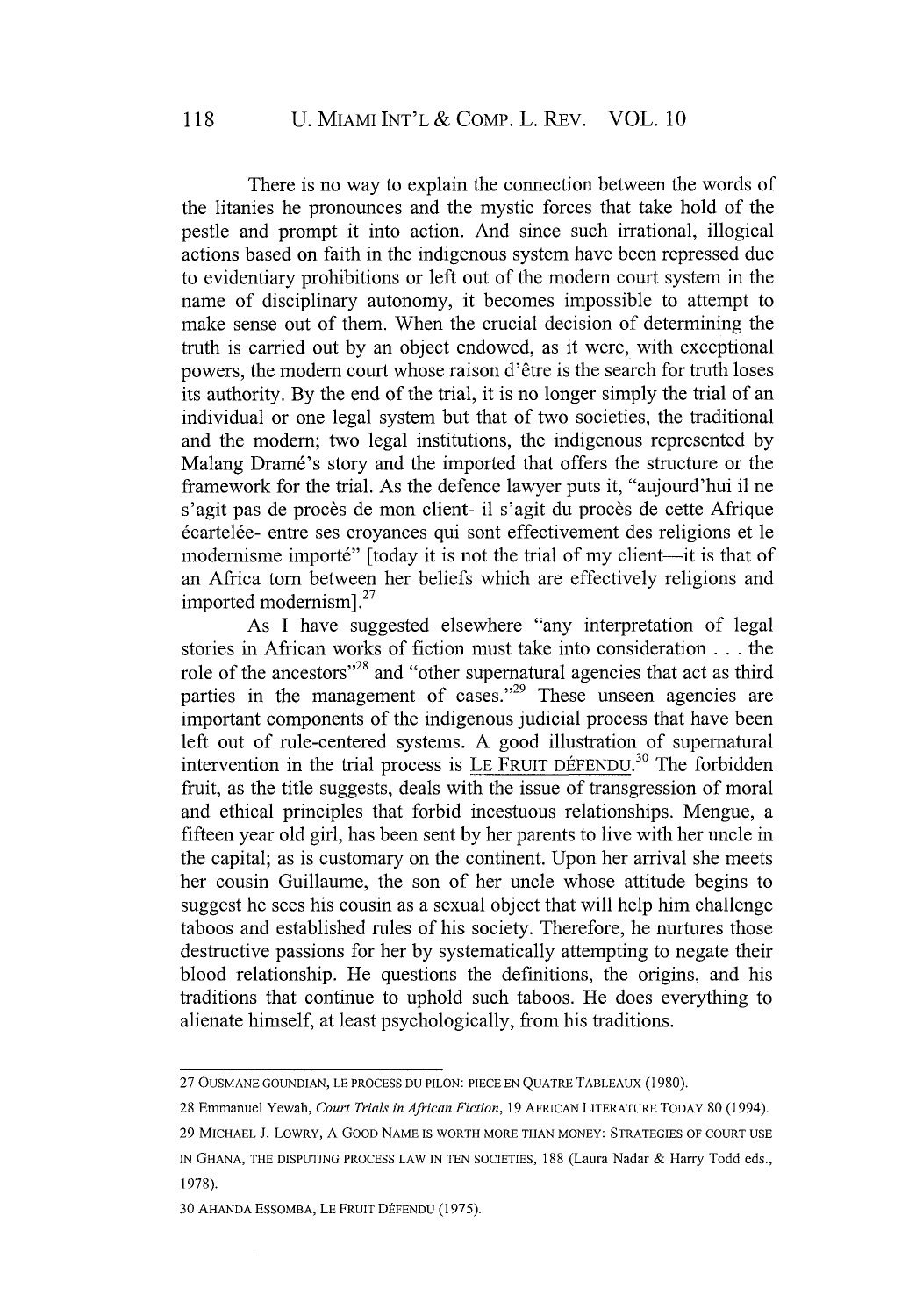As if pushed by some malefic forces, he subverts all the rules physically by frequently going into her room unannounced; philosophically, he thinks about her continuously, imagining both of them engaged in violent sexual acts. He attempts to break down all the walls between him and this forbidden fruit or what he has built into a destructive object of desire. In a final act, these uncontrollable emotions lead him to rape his cousin. Following weeks of trying to keep the secret because of the violent loss of her purity and the fear of tearing their family apart, and the threat of reprisal from her assailant, Mengue finally decides to reveal her ordeal to her parents. Her uncle still in shock, in denial, disbelief that his son could have committed such a hideous crime, acquiesces to the village chief s call for a public hearing/confession in an indigenous court setting.

However, while Mengue is testifying, her assailant who is finally named in public slips away and disappears. Unfortunately for him, while on the run, he gets into an accident in which he loses one of his legs. Although the act of public purification takes place later, his accident at that crucial moment is significant. This type of intervention in the judicial process suggests that there is another crucial dimension to be considered in court trials. And this is when competence in the culture becomes important in that it helps to interpret this extralegal dimension as perhaps orchestrated by fate, destiny or indeed by ancestral spirits who act as real judges, while those that appear as real judges in the trials are simply marionettes controlled from outside the court by those spiritual forces.

Narratives that subvert the imported legal system find their most vocal expression in T.M. Aluko's WRONG ONES **IN** THE DOCK The text raises serious questions about the imported legal system, which is presented as "truth-inhibiting." Jonathan Egbor and his son Paul have been arrested and falsely charged with the murder of a woman. Textual evidence shows that the woman's son had accidentally killed her during his struggle with his father. During the trial, however, many people who had witnessed the crime either refuse to testify for the accused or simply tell lies in the witness box. Telling such lies might be out of fear of reprisal from the community or the fear created by the aura of awe that surrounds a courtroom. In one occasion, the blatant lie by a witness draws this outburst from Egbor in defiance of court orders that demand respect for the rules of evidence: "what kind of legal system was this that saw a witness telling such awful lies on the so-called oath and yet wrote down such evidence in the record of the court."<sup>31</sup> For him, he "did not see any sense in a legal system in which a witness who tells a lie is allowed to go unchallenged immediately while the lie is still hot." $32$ 

<sup>31</sup> T. MOFORUNSO ALUKO, WRONG ONE IN THE DOCK, (1982)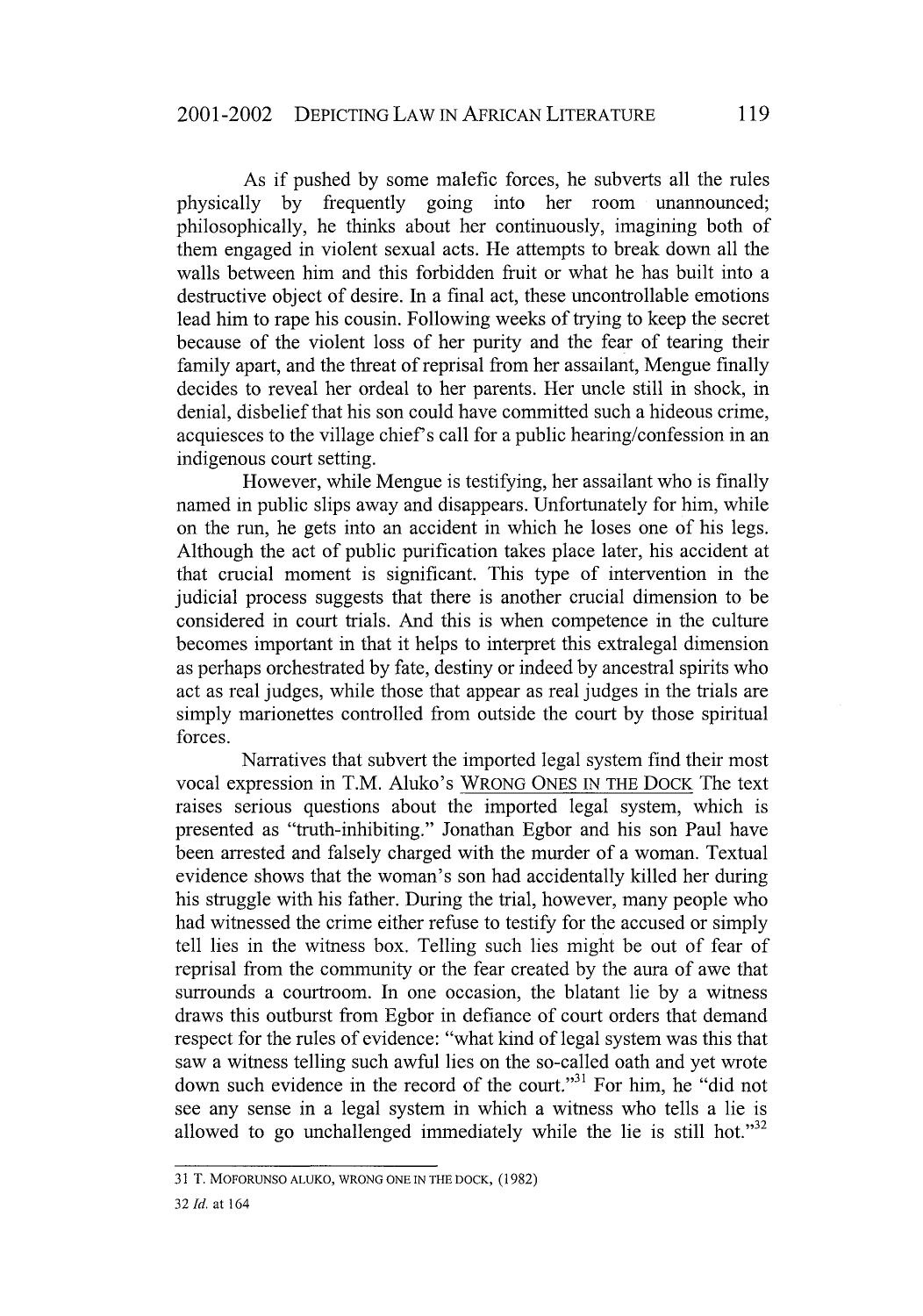Egbor's outburst shows both his frustration and his attempt to break out of the constraints imposed by a rule-centered system. As Virney Kirpal notes, "unlike the imported Western court system, in the African

indigenous courts system (in operation before colonialism), it was normal for the accused to cry out that the man in the witness box was lying, or that the judge himself was wrong. 'That is your judgment,' he could say, and I tell you I don't accept it."<sup>33</sup> An experienced judge, he concludes, "could always determine who was telling the truth and who wasn't because the indigenous system had a truth-establishing mechanism built into it."<sup>34</sup>

The courtroom as depicted in some of the texts is used to subvert the legal ideology of the time and to develop alternative ideologies to the dominant ones. Ngugi's THE TRIAL OF DEDAN KIMATHI **35** represents an interesting example of that category. Although the amount of critical studies on Ngugi is overwhelming, and has, to a large measure focused on his Marxist ideology, his cultural/linguistic ethnocentrism or nationalism, his anti-colonialist, anti-capitalist, anti-dictatorial positions, few critics have examined his recourse to the indigenous and received traditions in the law to articulate his views. THE TRIAL provides another reading in that it reconstructs imaginatively the Kenyan colonial experience envisioning, in Ngugi's words, "the world of the Mau Mau and Kimathi in terms of peasants' and workers' struggle before and after constitutional independence" (preface).<sup>36</sup> The trial of Dedan Kimathi, one of the leaders in the struggle for Kenyan independence, is used as a vehicle to expose a capitalist legal ideology represented by the banker, the businessman, the judge, all protected by a very strong police presence, and by land laws to protect the property of the settlers. At the same time, the text uses the trial scene to shape what might be called a participatory legal ideology similar to that of the indigenous legal system in which the court audience participates unrestrictedly in the proceedings and in shaping the legal system since it is not based on precedent but individualized. In this case, the masses or the workers' active participation takes the form of a victory song and dance in reaction to Kimathi's conviction.

Such mass action in the courtroom presided over by a colonialist not only violates the awe that surrounds it but also shows that the masses conceive of law as an institution whose role is not to control people but to be constantly shaped and revised by the people. In such a society, law

120

<sup>33</sup> Virney Kirpal, *The Structure of the Modern Nigerian Novel and the National Consciousness*, 34 MODERN FICTION STUDIES 45 (Spring 1988).

<sup>34</sup> *Id.* at 52-53

<sup>35</sup> **NGUGI** WA THIONG'O, THE TRIAL OF DEDAN KIMATHI (1977).

*<sup>36</sup>Id.* at41